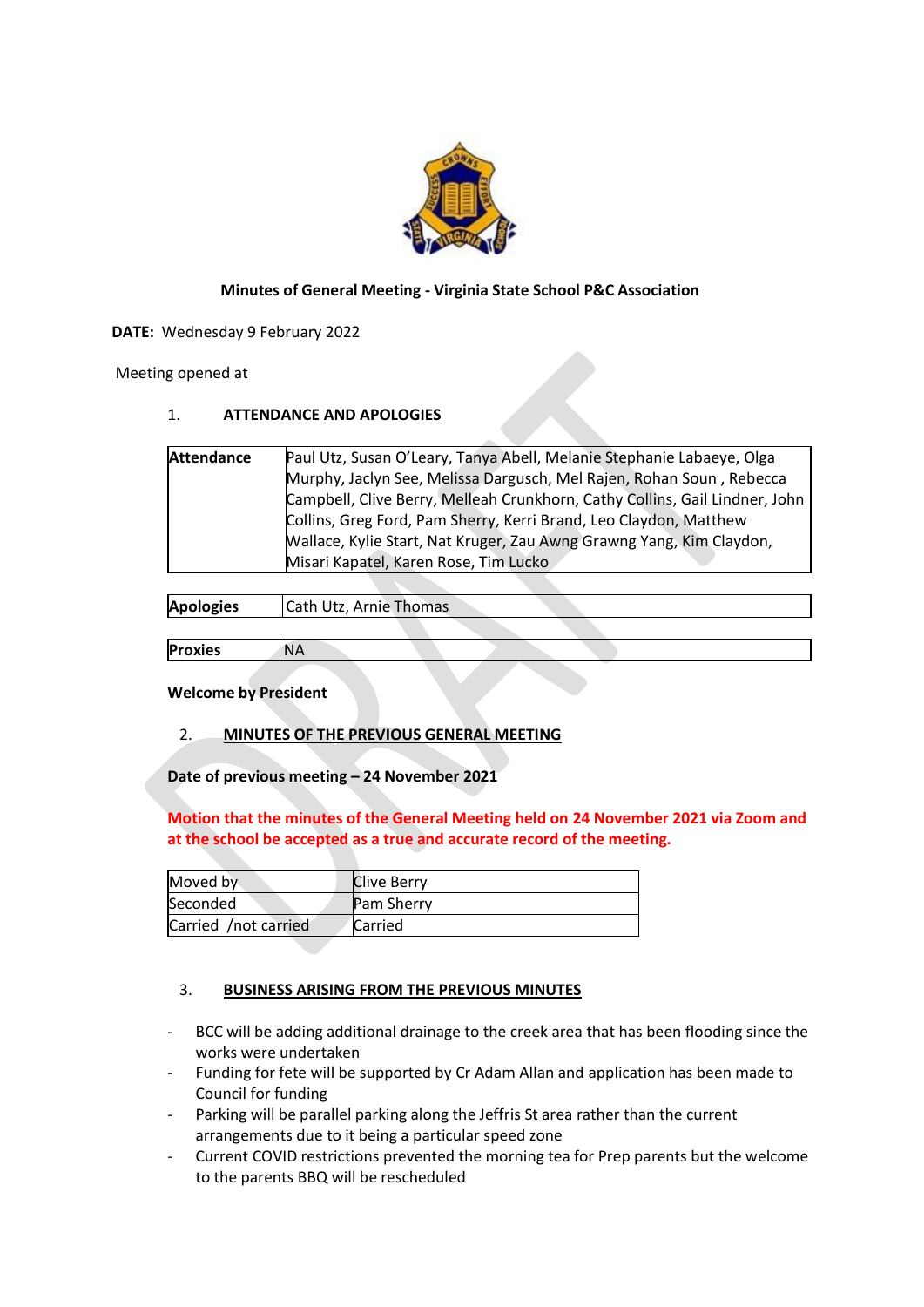- Canteen and pool \$110k spent on canteen
- Uniform policy change to take effect from 2023
- Sports shirts have arrived
- Student Resource Scheme has been issued for 2022

## 4. **INWARD CORRESPONDENCE**

- *a. Various fundraising materials (Australia Fundraising et al)*
- *b. Various emails from The Funding Centre*

### 5. **OUTWARD CORRESPONDENCE**

Application for Lord Mayor's Community Fund – approx.\$ 8700 (stage hire, ride hire, petting zoo, fireworks, etc) Cr. Adam Allan supportive.

### **Motion that inwards and outwards correspondence be noted**

| Moved by             | Susan O'Leary     |  |
|----------------------|-------------------|--|
| Seconded by          | <b>Pam Sherry</b> |  |
| Carried /not carried | Carried           |  |

## 6. **BUSINESS ARISING FROM CORRESPONDENCE**

NA

7. **PRESIDENT'S REPORT**

### As tabled

Christmas Raffle - \$2098 profit. Good range of prizes that were donated. Fete report – proposal (for discussion) is that:

- o Fete held this year
- o Possibly in June
- o Deposit already paid to Party Time Amusements
- o June as options… Saturday evening or a Friday?
- o 2018 plan was for each class to run a food / entertainment stall but it was becoming apparent this was too much of a commitment
- $\circ$  Food trucks insured / we take a cut

# 8. **TREASURER'S REPORTS**

### AS TABLED

- o Transfer of funds for canteen
- o Cookie dough and raffle profits
- o Sausage sizzle for all students (total cost was \$661)
- o Uniform purchases and expected sales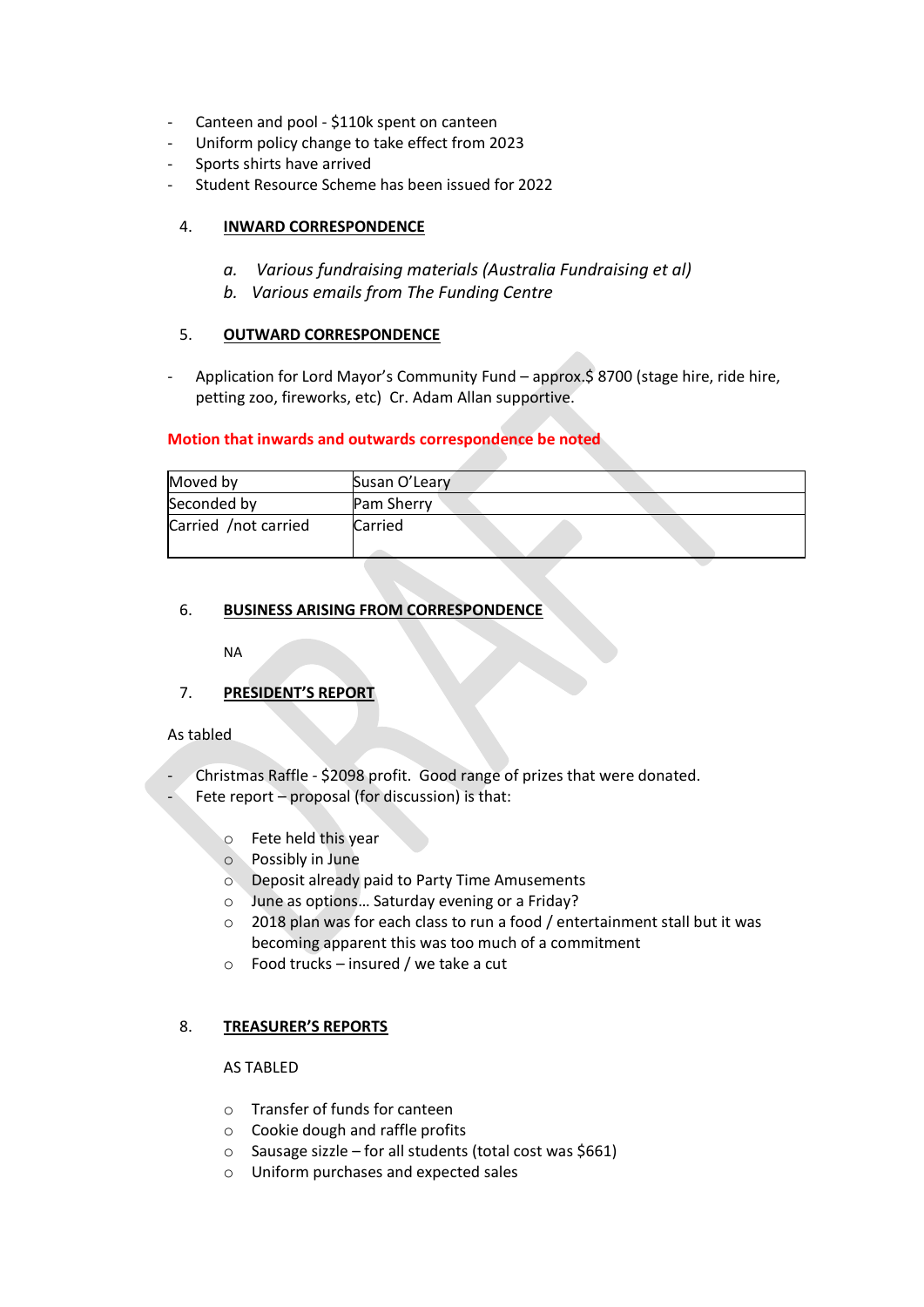- o BAS for the last quarter paid \$715 to the ATO
- o Audit underway
- o Discussion around
	- Subcommittee date to transfer funds? The operating guidelines state quarterly so this will proceed.
	- Fundraising, etc Guidelines to come from Subcommittees for the AGM for approval.
	- $\blacksquare$  GST moneys paid or received given that we are consolidating our funds, happy to do the transactions straight from P&C accounts. Feasible that we don't need to divide any further.
	- Matter of resolving issues with accountant it would appear that scope of assistance able to be obtained from the accountant is more limited than our needs.
	- Bookkeeper can run a service called 'check and report'- on a monthly basis, would review accounts with a view to resolving and offering information, advice on liability and may lodge our BAS on quarterly basis as an outsourced service
	- Quote \$100 per month \$1200 over financial year
	- Potential as a safety net for anyone in the Treasurer role
	- GST liable because we have reached the threshold of \$150k per annum
	- General discussion about it being a good idea minding that the P&C has taken on a greater level of complexity

### **Motion that the P&C approve the engagement of a bookkeeper as an outsourced service.**

| Moved by             | <b>Gail Lindner</b> |
|----------------------|---------------------|
| Seconded by          | Kerry Brand         |
| Carried /not carried | Carried             |

### **Motion that the Treasurer's and President's reports be accepted.**

| Moved by             | <b>John Collins</b> |
|----------------------|---------------------|
| Seconded by          | <b>Kerry Brand</b>  |
| Carried /not carried | <b>Carried</b>      |

### 9. **SCHOOL ADMINISTRATION REPORT**

a. SCHOOL 

AS TABLED

- Enrolments 487
- Two incursions
- Four areas in strategic plan *Learn at Every Turn; Many Learners – One Spirit; Together we Belong; Great Ambition 2022 AIP Priorities*
- Curriculum planning giving teachers more autonomy to engage students
- Curriculum overviews have been provided already
- Parent information evenings still to be planned for face to face once COVID restrictions ease
- Positive feedback about book drop off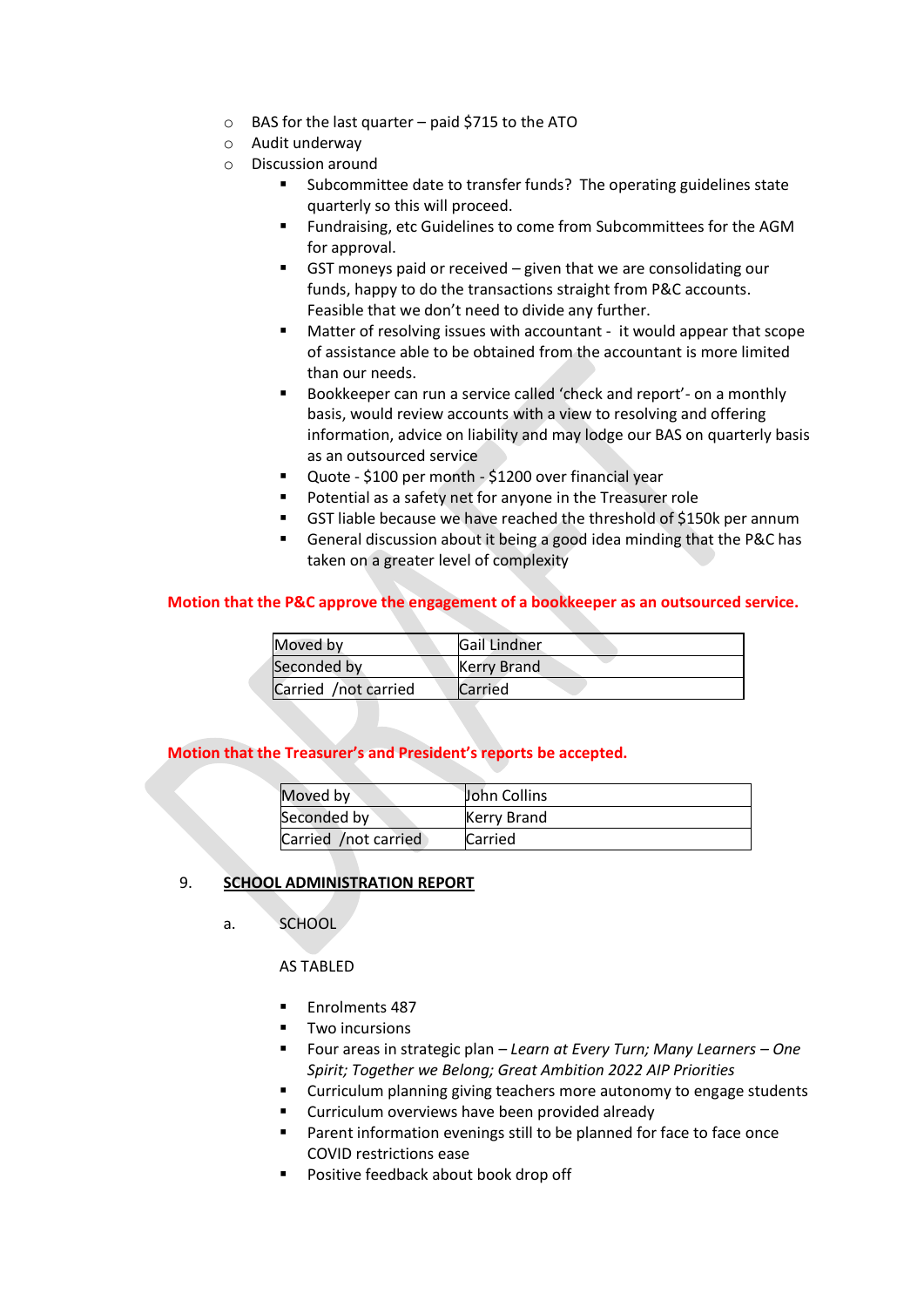- Reduced staff onsite for first two weeks but all onsite currently
- Facilities stage 2 of playground is complete but grass still settling in
- Pool canteen handover is Monday (if done to required standards) with some aspects needing attention (delayed by rain, supply of materials and impact of COVID)
- Old preschool two rooms being refurbished to be completed by mid-May (12 companies putting in tenders)
- Temporary fencing around admin building solar panels being upgraded. Roof is not able to support the solar panels. Looking for alternative locations
- All subjects are being reported on each semester
- COVID if we have a positive case in the classroom, parent/carers notified via email / flash – can't name students due to privacy (might be able to give a year level perhaps)
- Recommended masks for Year 3 and above  $-$  child sized masks  $-$  are they being given out or offered to students? If you require a mask, they are available at the office. They are encouraged but not mandated.

## b. VARIATIONS TO ROUTINE

- Year 5 Reptile Adventures 9 March
- Year 1 Street Science 23 March

## **Motion that the School's administration report and variations to school routine be endorsed.**

| Moved by             | Nat Kruger        |
|----------------------|-------------------|
| Seconded by          | <b>Pam Sherry</b> |
| Carried /not carried | Carried           |

# 10. **SUBCOMMITTEE AND P&C BUSINESS ACTIVITY REPORTS**

### a. **Instrumental music sub-committee (IMSC)**

- Speakers need replacing \$3646.26 as the quote
- Asset replacement schedule  $-$  not sure of the status of speakers
- They are apparently needed immediately due to safety considerations
- School to cover this cost
- Fundraising activities (subway, raffle, MMM etc, Trivia Night)
- Raffle major P&C raffle is in Term 4 in proximity to raffle for music
- Need to raise money for the tour. Chocolate drive is very timeconsuming
- Fundraising schedule has not been ratified... need a priority meeting for P&C and various sub-committees
- Meeting minutes it was noted that there is a reference to a contribution to music tour of just under \$6000 and clarity was sought as to the nature / source of such funding.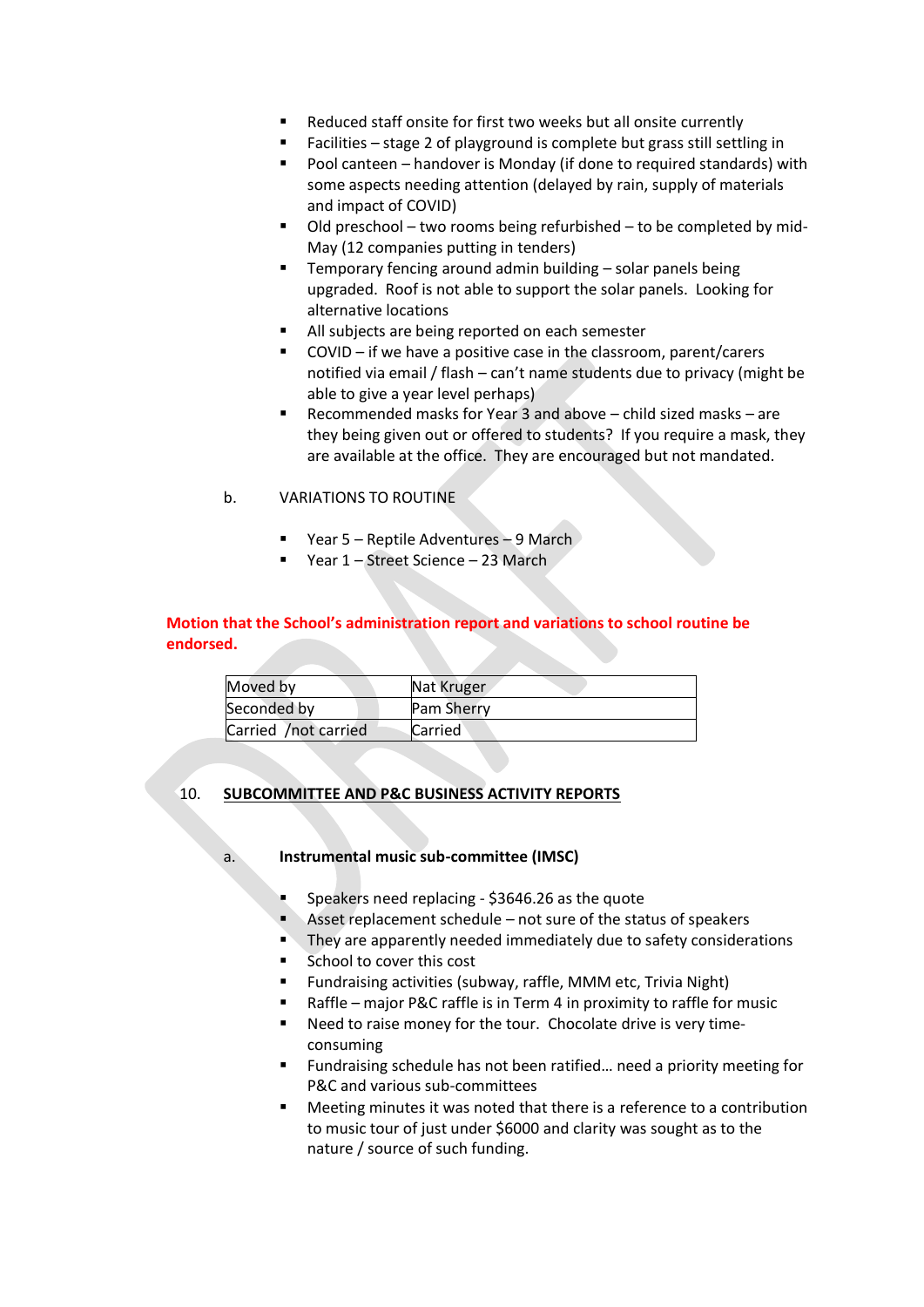- It was explained that the tour will be paid by the P&C out of the funds transferred (and raised) via Music.
- Cost of band tour will increase if funding is not realised. Parents only pay half the cost. Currently about \$100 per child.
- To confirm nothing is changing in terms of existing arrangements- it is about transferring funds to be held by the P&C to be transferred back and minding the new operating guidelines.
- Year 6 camp Canberra cost is about \$1000
- Year 5 camp possibly a couple of hundred dollars
- Music camp  $$100$  for 2021 in lieu of competitions
- We are looking to transparency around fundraising when we have an event, we advertise its purpose
- The fundraising schedule aims to share the space in terms of the calendar year and fundraising space and seeking to get a proportionate distribution of funds and opportunity

## b. **Virginia State School Swimming Club (VSSSC)**

- Mole Trophy open invitational and VSSSC won the carnival
- Strong performances at Brisbane Sprint Event and interest from coaching development officers
- No canteen yet but going ok off the BBQ look to use the Hall servery for Friday night and this is approved
	- Next carnival to be attended by Anika Wells, Leanne Linard and Adam Allan (4.30pm carnival – 12 March)
	- Starlight Foundation Month of Swimming

### c. **Uniform Shop**

- As tabled
- Discussion about selling of swim caps and internal processes; consistent pricing
- Selling caps for \$14 in the Uniform shops to get 30 caps to the Uniform Shop and if intention is to change supplier or cost, uniform shop to be notified.
	- Second hand rack only accepting what is on the Uniform Policy and only selling what is on the Policy.
- Comment about leggings and availability (don't sell tracksuit pants either)
- Only items being sold presently are uniform policy compliant

### **Motion that the subcommittee and P&C business activity reports be accepted.**

| Moved by             | <b>Pam Sherry</b>   |
|----------------------|---------------------|
| Seconded by          | <b>Cath Collins</b> |
| Carried /not carried | Carried             |

## 11. **MOTIONS ON NOTICE**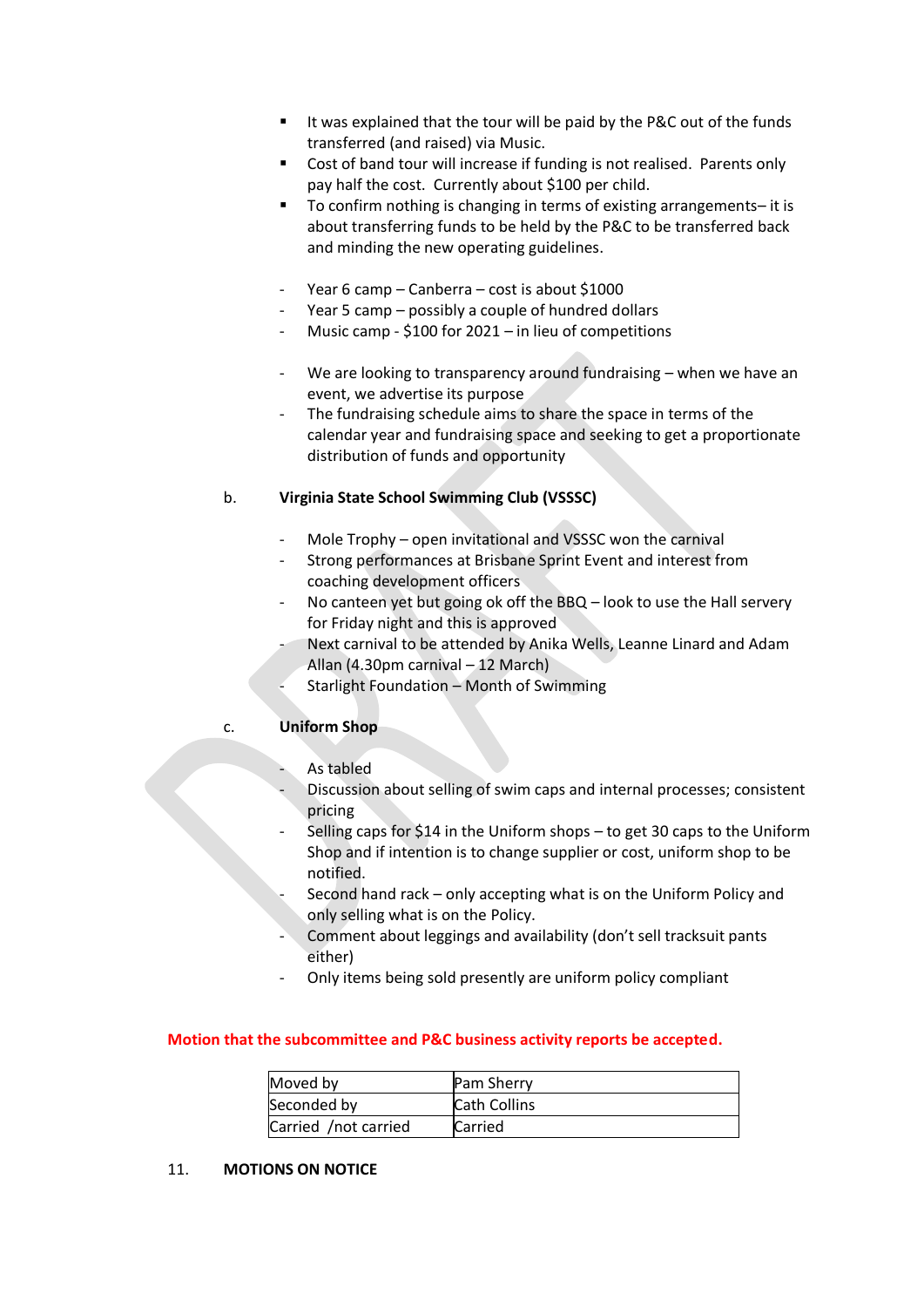# 12. **GENERAL BUSINESS**

- *a. Representative sports shirts update*
	- a. Received and ready to be used Mr D will allocate when students are selected.
- *b. Easter Raffle* 
	- a. Large chocolate hampers tickets to be online… Flyer at swim club…
	- b. Customarily seek donations of eggs from families
- *c. Uniform shop – only VSS logo shirts to be sold as second hand items* a. Discussed and agreed
- *d. Election Day BBQ*
	- *a. Committed to do this event – yes*
	- *b. Car park market… in principle support*
	- *c. Question about car parking availability – allocation of parks for AEC workers / disability parking*
- *e. Wild West fundraising meeting*
	- a. Can we have this and when?
	- b. Family friendly event hay bales, food truck, dancing, costumes, etc
	- c. To be carried over to subcommittee discussions and planning for the year
- *f. Start of P&C meeting time*
	- *a. Have always started at 6.30pm to coincide with staff meeting*
	- *b. Need to keep the meetings to tight timeframes in terms of finishing the meeting in a timely fashion*
- *g. Parent BBQ / Parent information evening a. Going ahead – as discussed*
- *h. Fundraising and Grants Policy a. As discussed earlier*
- *i. Senior toilets – urinal*
	- *a. Child protection and privacy precluded the inclusion of this in the new Snr bathroom*
- *j. Fete*
	- *a. Happy for it to go ahead to be promoted in further correspondence*

NIL